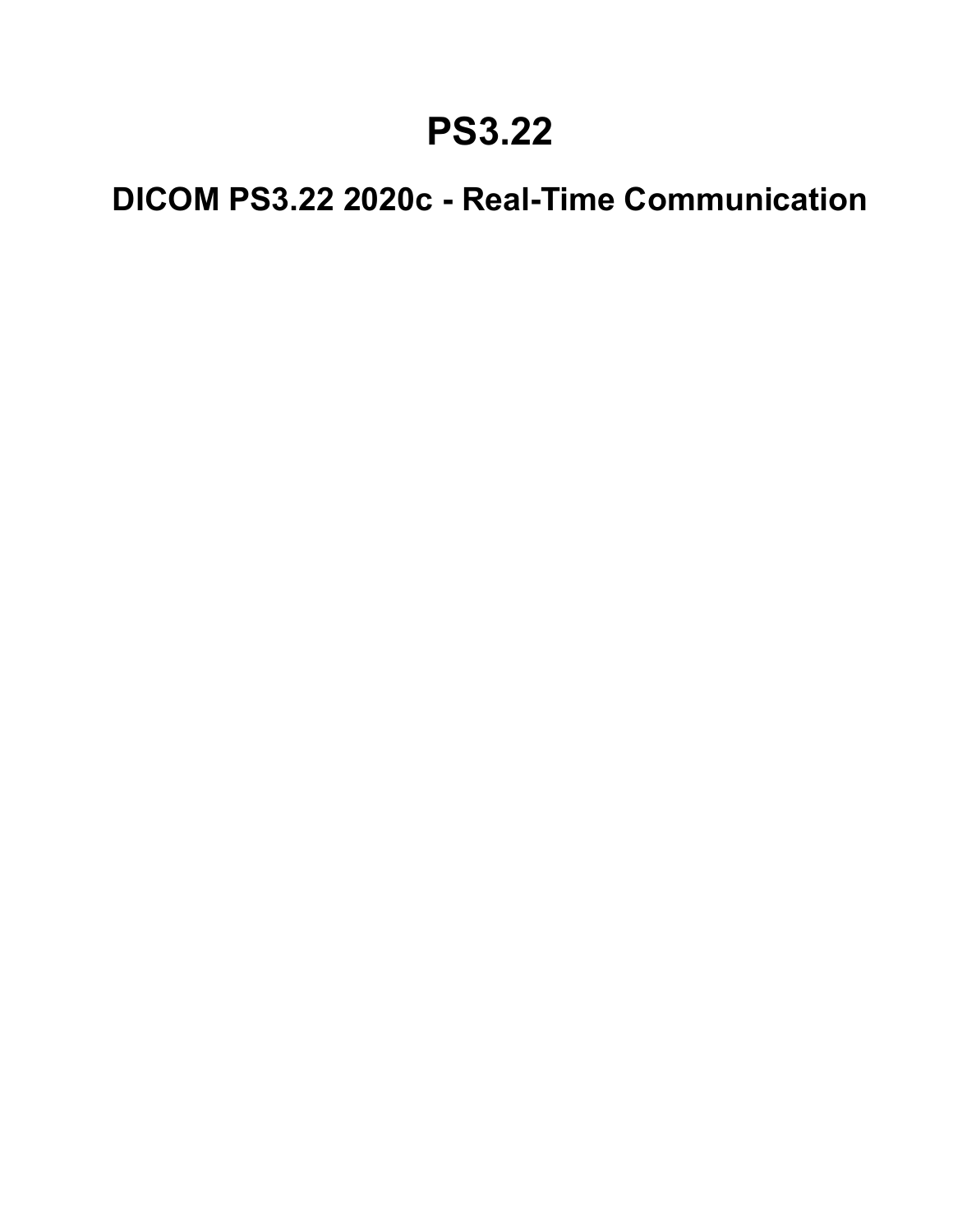#### **PS3.22: DICOM PS3.22 2020c - Real-Time Communication**

Copyright © 2020 NEMA

A DICOM® publication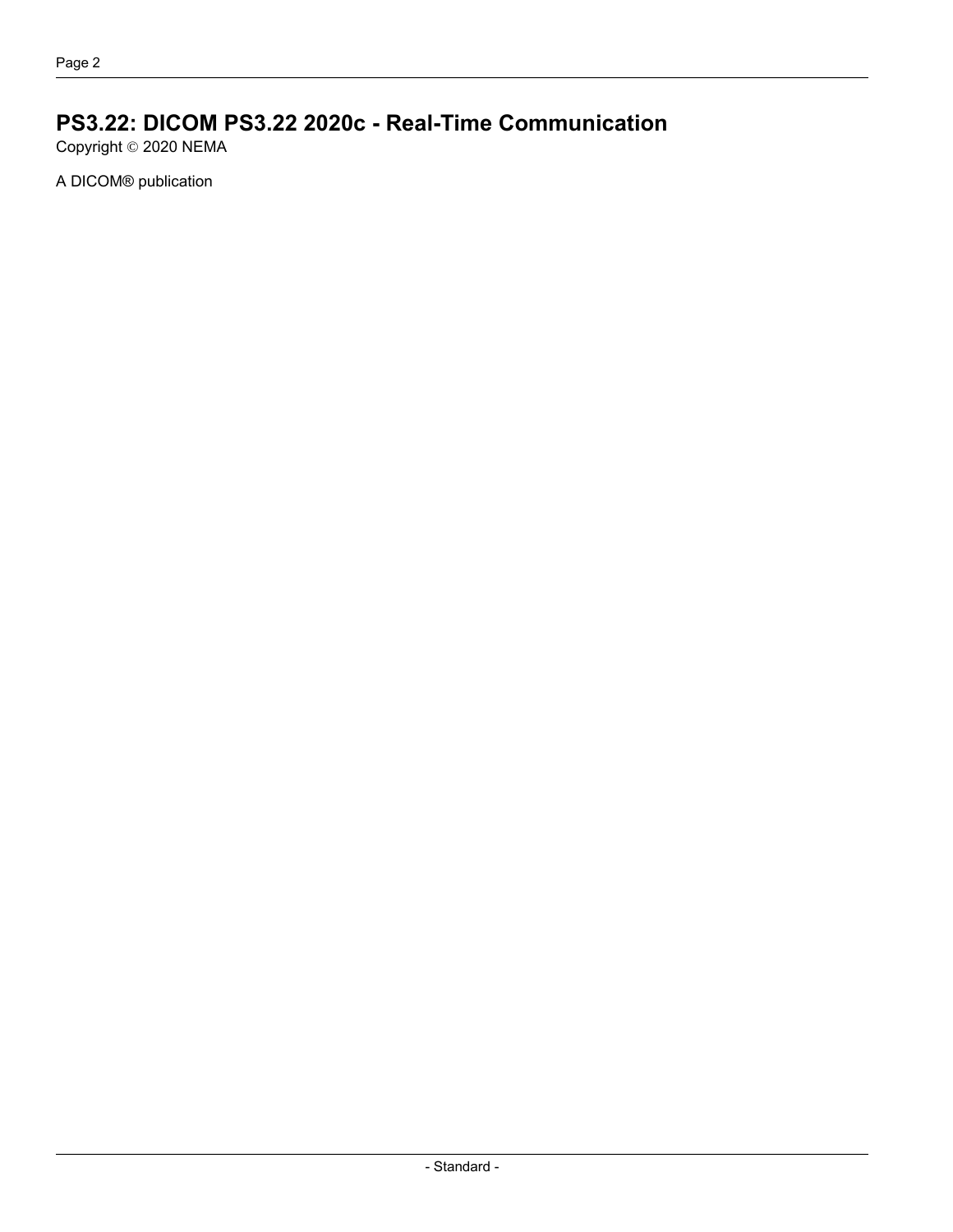#### **Table of Contents**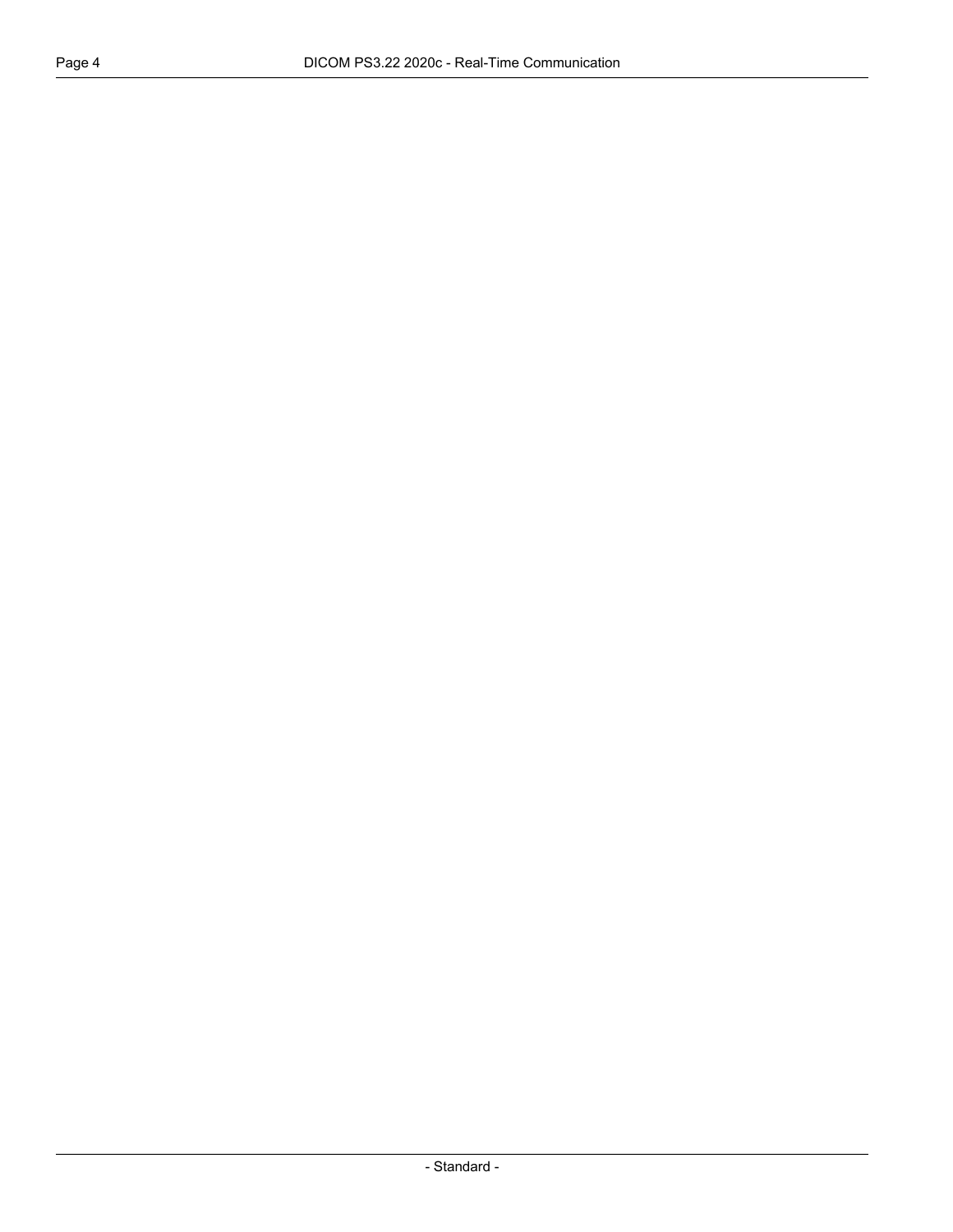### **List of Figures**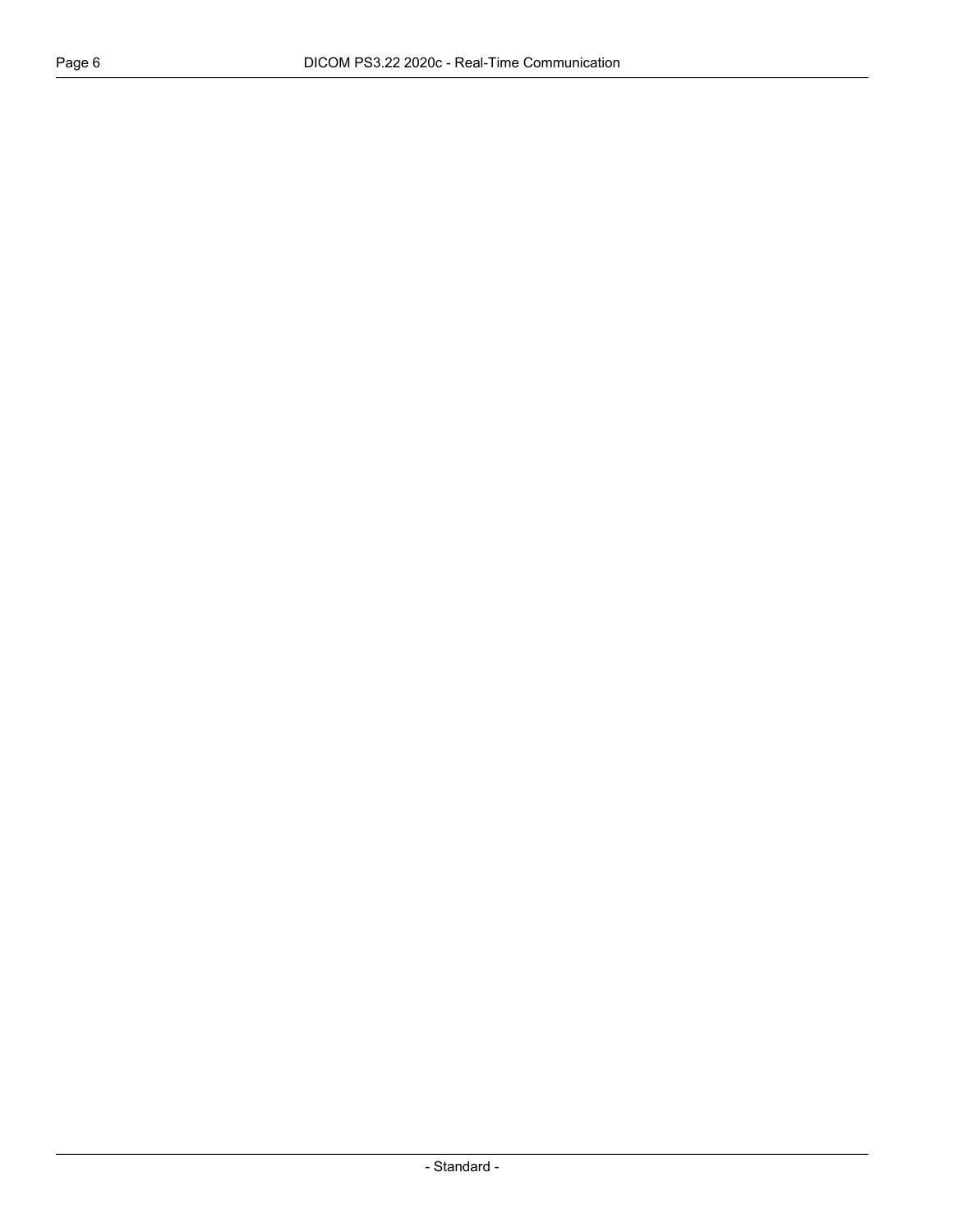### **List of Tables**

| 7.2-1 Standard SOP Classes |  |
|----------------------------|--|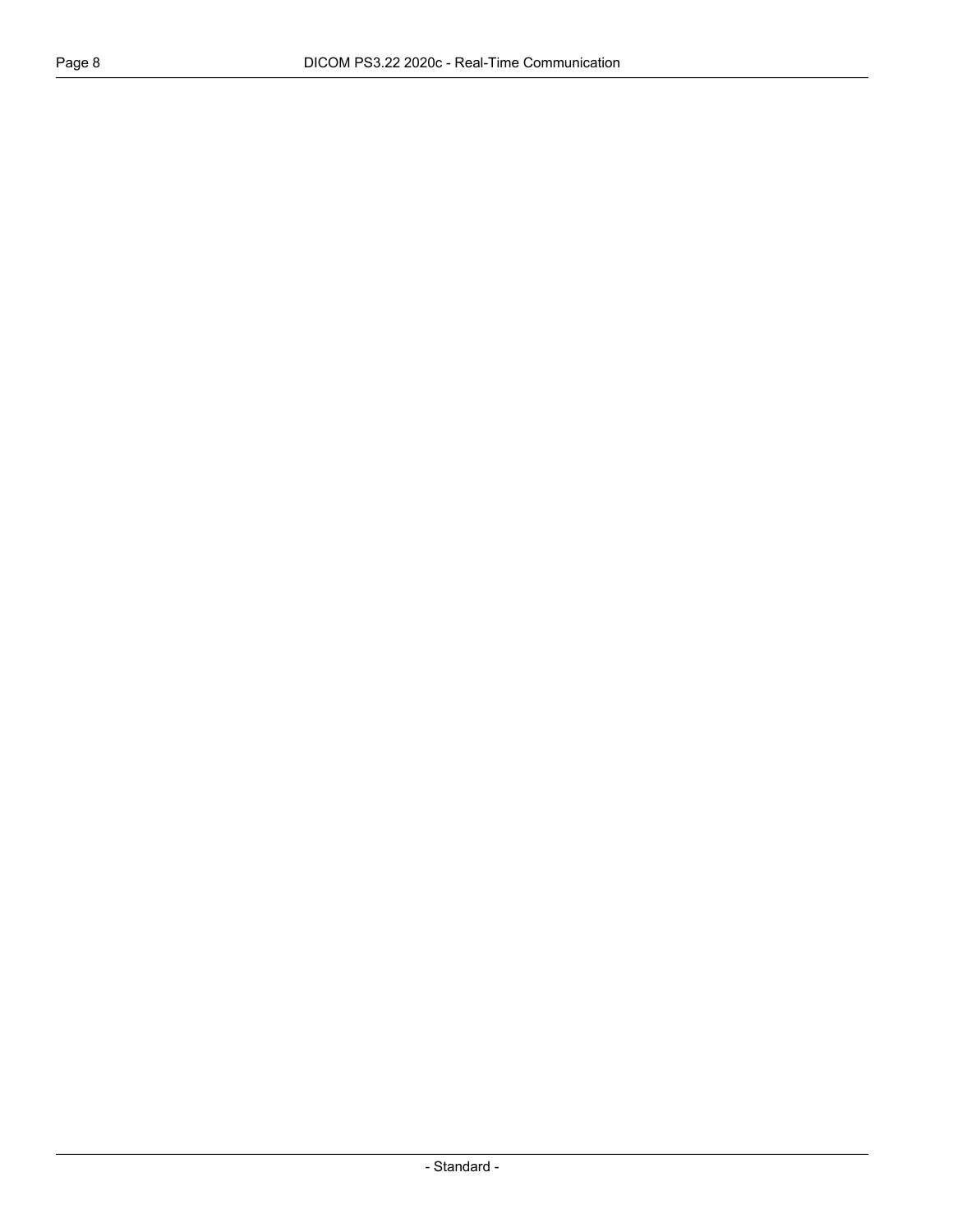## <span id="page-8-0"></span>**Notice and Disclaimer**

The information in this publication was considered technically sound by the consensus of persons engaged in the development and approval of the document at the time it was developed. Consensus does not necessarily mean that there is unanimous agreement among every person participating in the development of this document.

NEMA standards and guideline publications, of which the document contained herein is one, are developed through a voluntary consensus standards development process. This process brings together volunteers and/or seeks out the views of persons who have an interest in the topic covered by this publication. While NEMA administers the process and establishes rules to promote fairness in the development of consensus, it does not write the document and it does not independently test, evaluate, or verify the accuracy or completeness of any information or the soundness of any judgments contained in its standards and guideline publications.

NEMA disclaims liability for any personal injury, property, or other damages of any nature whatsoever, whether special, indirect, consequential, or compensatory, directly or indirectly resulting from the publication, use of, application, or reliance on this document. NEMA disclaims and makes no guaranty or warranty, expressed or implied, as to the accuracy or completeness of any information published herein, and disclaims and makes no warranty that the information in this document will fulfill any of your particular purposes or needs. NEMA does not undertake to guarantee the performance of any individual manufacturer or seller's products or services by virtue of this standard or guide.

In publishing and making this document available, NEMA is not undertaking to render professional or other services for or on behalf of any person or entity, nor is NEMA undertaking to perform any duty owed by any person or entity to someone else. Anyone using this document should rely on his or her own independent judgment or, as appropriate, seek the advice of a competent professional in determining the exercise of reasonable care in any given circumstances. Information and other standards on the topic covered by this publication may be available from other sources, which the user may wish to consult for additional views or information not covered by this publication.

NEMA has no power, nor does it undertake to police or enforce compliance with the contents of this document. NEMA does not cer tify, test, or inspect products, designs, or installations for safety or health purposes. Any certification or other statement of compliance with any health or safety-related information in this document shall not be attributable to NEMA and is solely the responsibility of the certifier or maker of the statement.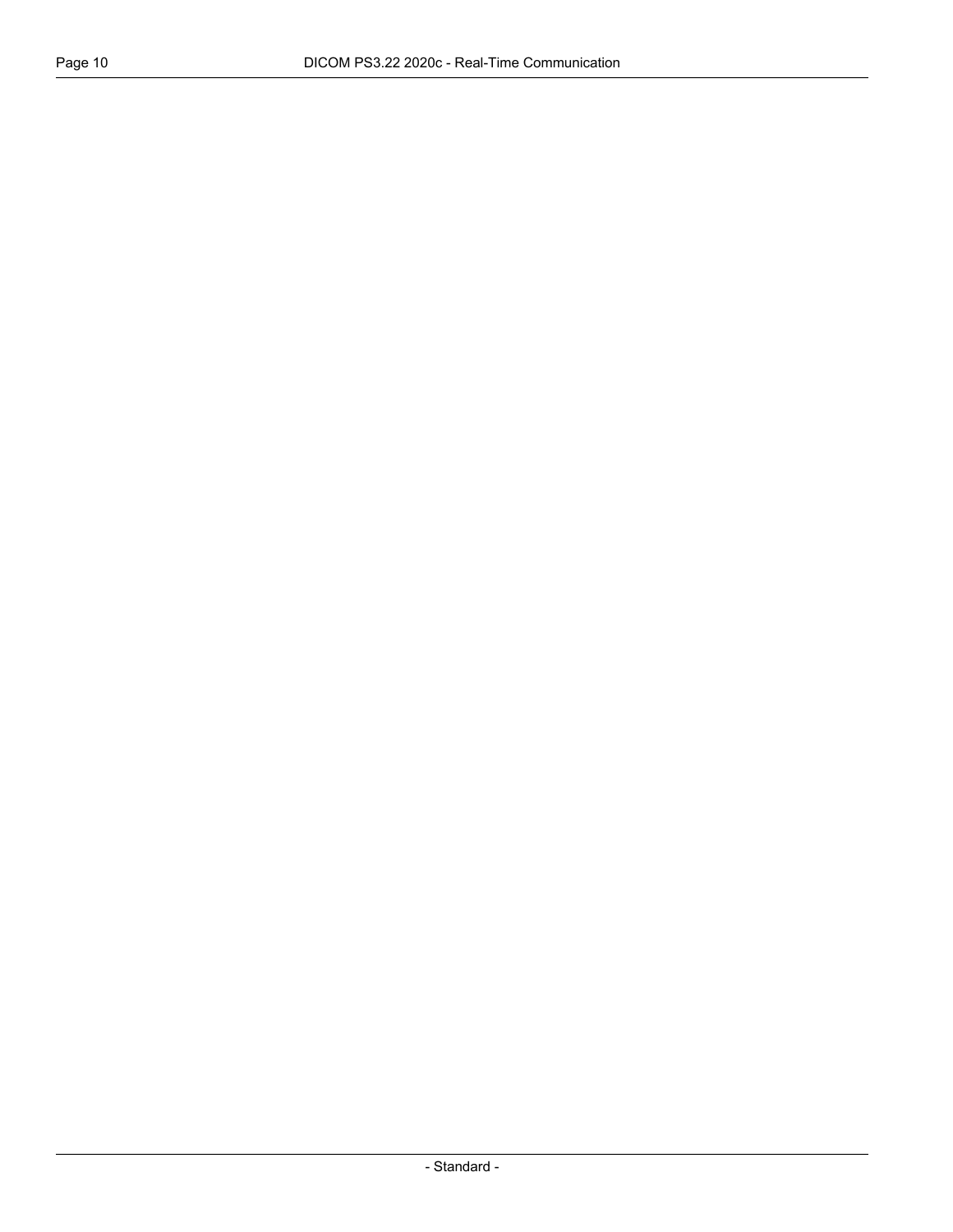# <span id="page-10-0"></span>**Foreword**

This DICOM Standard was developed according to the procedures of the DICOM Standards Committee.

The DICOM Standard is structured as a multi-part document using the guidelines established in [ISO/IEC [Directives,](#page-14-1) Part 2].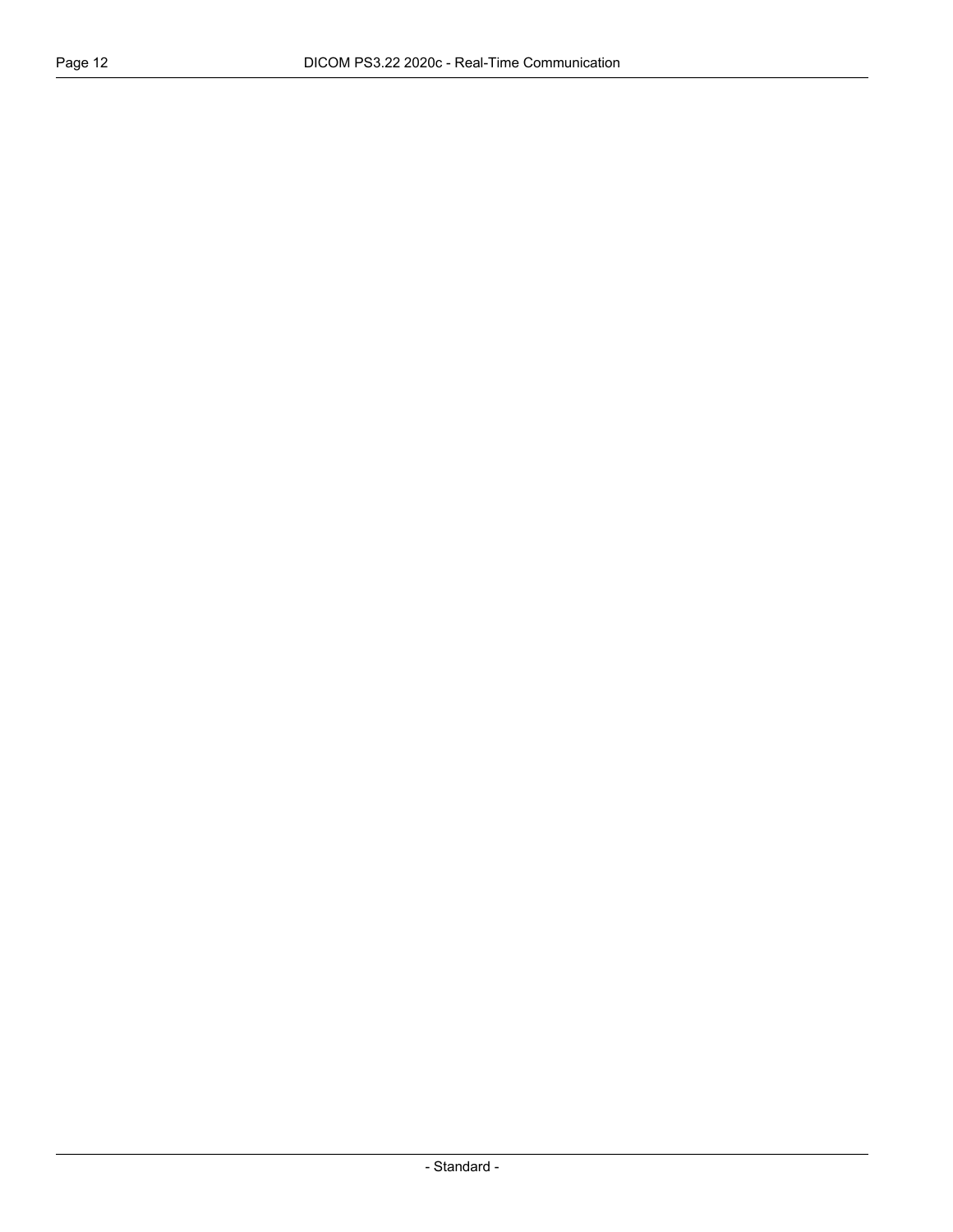# <span id="page-12-0"></span>**1 Scope and Field of Application**

This Part of the DICOM Standard specifies an SMPTE ST 2110-10 based service, relying on RTP, for the real-time transport of DICOM metadata. It provides a mechanism for the transport of DICOM metadata associated with a video or an audio flow based on the SMPTE ST 2110-20 and SMPTE ST 2110-30, respectively.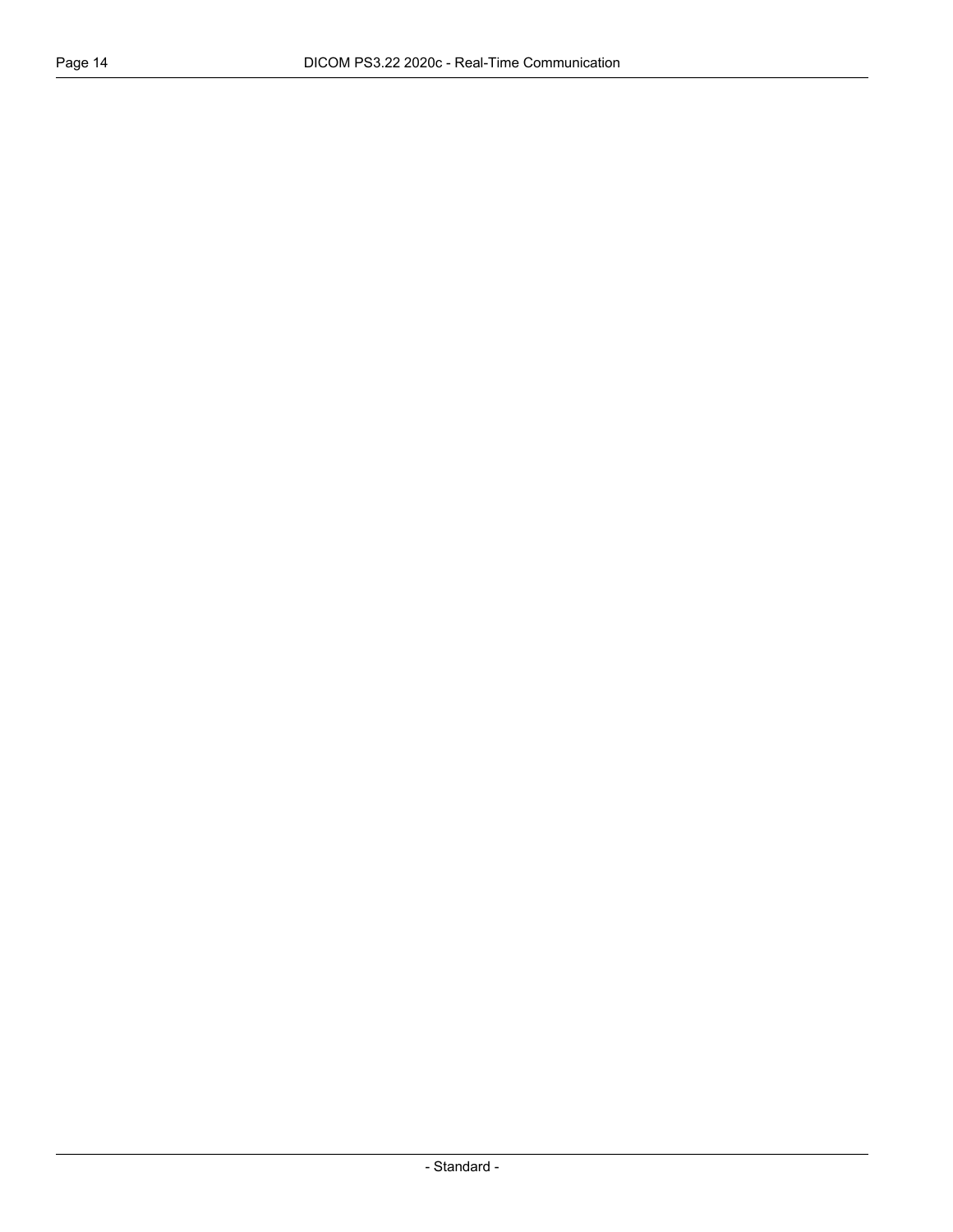## <span id="page-14-0"></span>**2 Normative and Informative References**

The following standards contain provisions that, through reference in this text, constitute provisions of this Standard. At the time of publication, the editions indicated were valid. All standards are subject to revision, and parties to agreements based on this Standard are encouraged to investigate the possibilities of applying the most recent editions of the standards indicated below.

- <span id="page-14-2"></span><span id="page-14-1"></span>[ISO/IEC Directives, Part 2] ISO/IEC. 2016/05. 7.0. *Rules for the structure and drafting of International Standards*. [http://www.iec.ch/](http://www.iec.ch/members_experts/refdocs/iec/isoiecdir-2%7Bed7.0%7Den.pdf) [members\\_experts/refdocs/iec/isoiecdir-2%7Bed7.0%7Den.pdf](http://www.iec.ch/members_experts/refdocs/iec/isoiecdir-2%7Bed7.0%7Den.pdf) .
- [EBU-SMPTE-VSF JT-NM Phase 2 Report] , , and . 2015. v1.0. *Joint Task Force on Networked Media (JT-NM) Phase 2 Report- Reference Architecture*. <http://jt-nm.org/RA-1.0/JT-NMReferenceArchitecturev1.0%20150904%20FINAL.pdf> .
- <span id="page-14-6"></span>[RFC 3550] IETF. 2003/07. *RTP: A Transport Protocol for Real-Time Applications*. <http://tools.ietf.org/html/rfc3550> .
- <span id="page-14-3"></span>[RFC 5285] IETF. 2008/07. *A General Mechanism for RTP Header Extensions*. <http://tools.ietf.org/html/rfc5285> .
- <span id="page-14-4"></span>[SMPTE ST 2110-10] Society of Motion Picture and Television Engineers (SMPTE). 2017. *Professional Media over IP Networks: System Timing and Definitions*.
- <span id="page-14-5"></span>[SMPTE ST 2110-20] Society of Motion Picture and Television Engineers (SMPTE). 2017. *Professional Media over IP Networks: Uncompressed Active Video*.
- [SMPTE ST 2110-30] Society of Motion Picture and Television Engineers (SMPTE). 2017. *Professional Media over IP Networks: PCM Digital Audio*.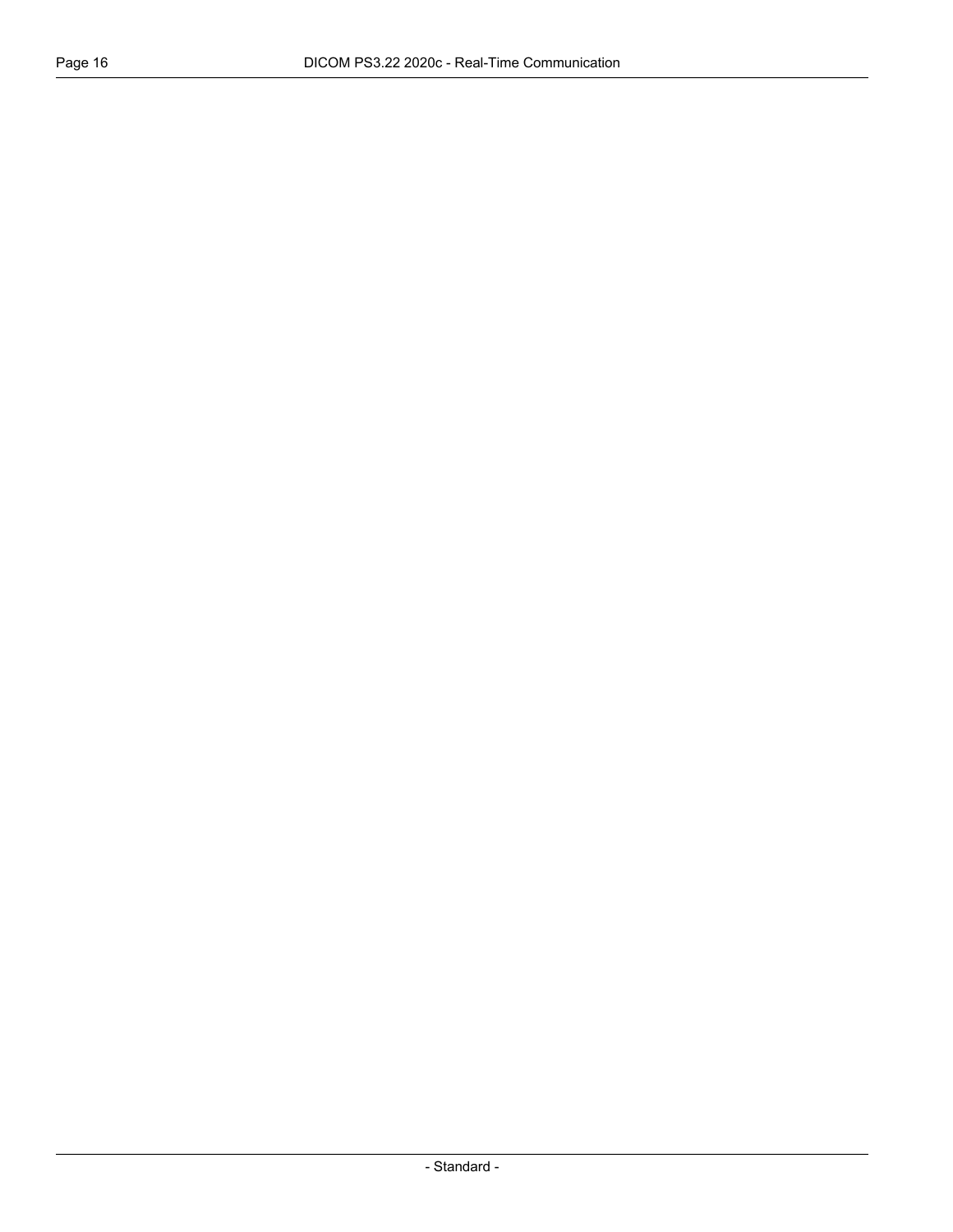# <span id="page-16-0"></span>**3 Definitions**

For the purposes of this Standard the following definitions apply.

#### **3.1 Reference Architecture Definitions:**

This Part of the Standard makes use of the following terms defined in [\[EBU-SMPTE-VSF](#page-14-2) JT-NM Phase 2 Report]:

| Essence                                | Video, audio or data type of source.                                                                                                                      |  |  |  |
|----------------------------------------|-----------------------------------------------------------------------------------------------------------------------------------------------------------|--|--|--|
| <b>Flow</b>                            | A sequence of Grains from a Source; a concrete representation of content emanating from the<br>Source.                                                    |  |  |  |
| Grain                                  | Represents an element of Essence or other data associated with a specific time, such as a frame,<br>or a group of consecutive audio samples, or captions. |  |  |  |
| Rendition                              | A collection of time-synchronized Flows intended for simultaneous presentation, providing a<br>complete experience of a Source Group.                     |  |  |  |
| Source                                 | An abstract concept that represents the primary origin of a Flow or set of Flows.                                                                         |  |  |  |
| 3.2 DICOM Real-Time Video Definitions: |                                                                                                                                                           |  |  |  |

#### DICOM Real-Time Video DICOM-RTV encompasses the DICOM-RTV Service, transport of related multimedia bulk data and the Real-Time IODs to which it may be applied. DICOM-RTV Service Real-Time transport of metadata which characterize multimedia bulk data.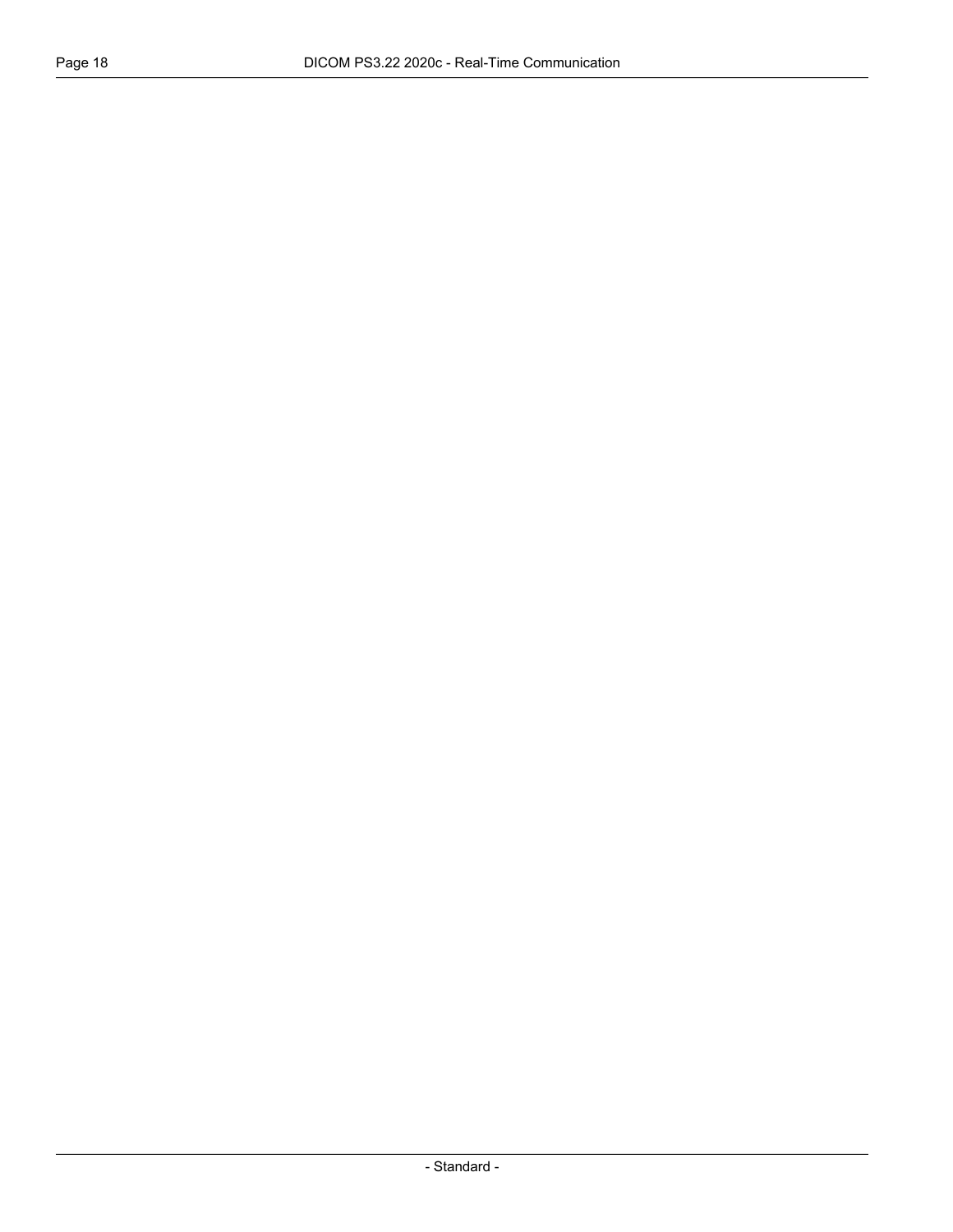# <span id="page-18-0"></span>**4 Symbols and Abbreviations**

The following symbols and abbreviations are used in this Part of the Standard.

| <b>AVP</b>   | Audio Video Profile                                |  |  |  |
|--------------|----------------------------------------------------|--|--|--|
| DICOM-RTV    | DICOM Real-Time Video                              |  |  |  |
| <b>NMOS</b>  | Networked Media Open Specifications                |  |  |  |
| <b>PTP</b>   | Precision Time Protocol                            |  |  |  |
| <b>RTP</b>   | Real-Time Transport Protocol                       |  |  |  |
| <b>SDP</b>   | <b>Session Description Protocol</b>                |  |  |  |
| <b>SMPTE</b> | Society of Motion Picture and Television Engineers |  |  |  |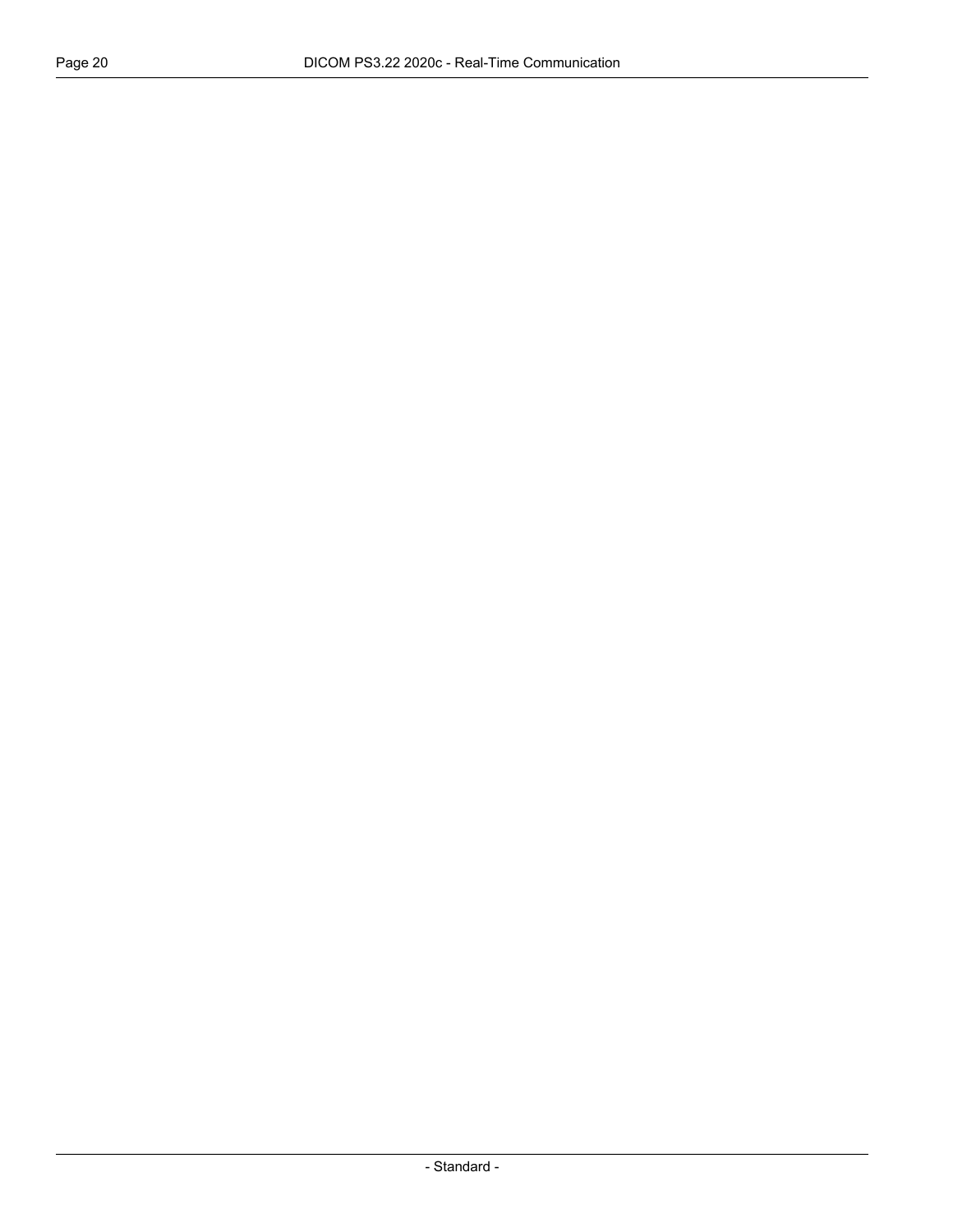# <span id="page-20-0"></span>**5 Conventions**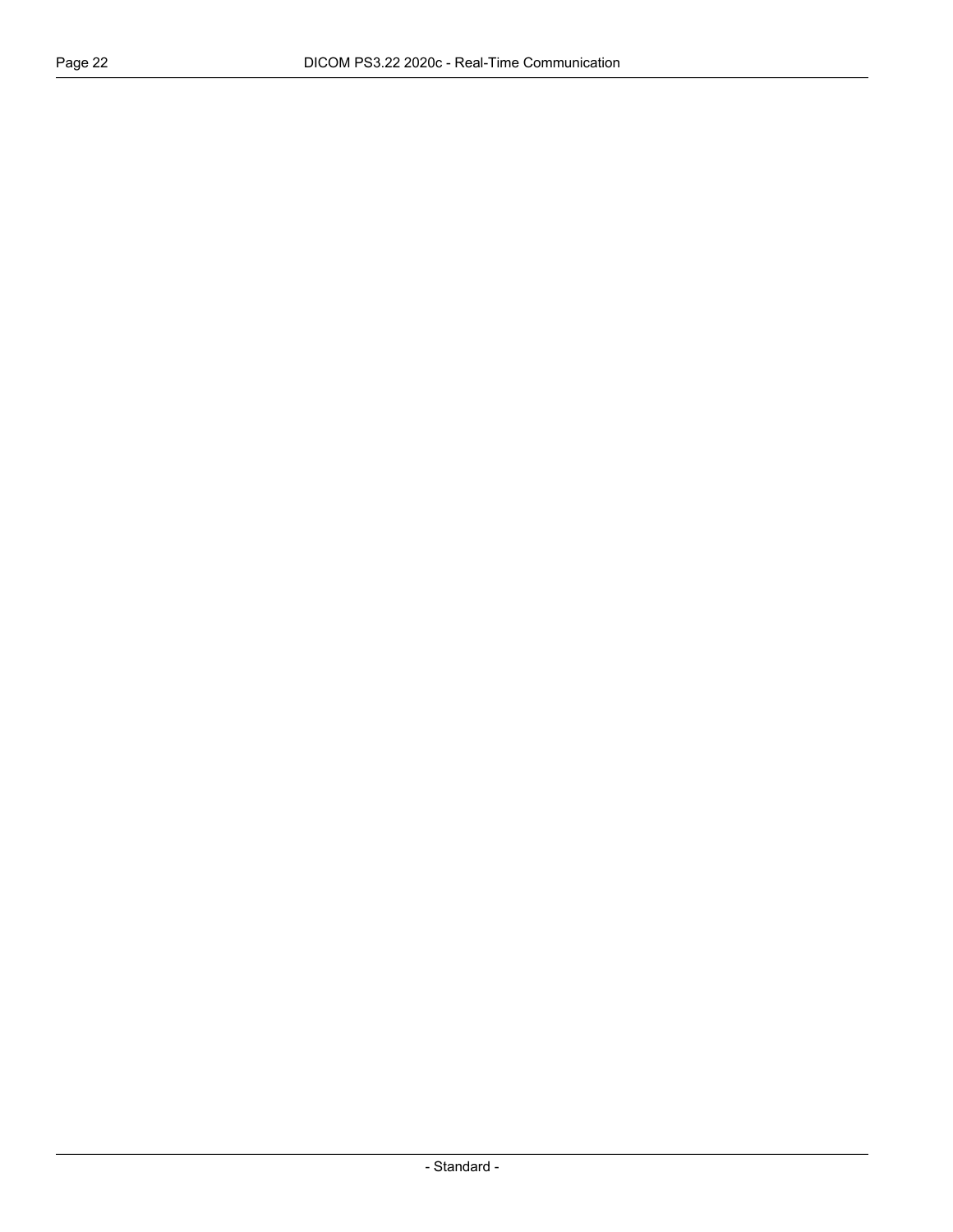# <span id="page-22-0"></span>**6 Data Communication Requirements**

<span id="page-22-1"></span>DICOM Real-Time Video uses the RTP protocol as defined in [SMPTE ST [2110-10\]](#page-14-3).

#### **6.1 Interaction**

As shown in [Figure](#page-22-2) 6-1, a device can have multiple Sources, one for each Essence which corresponds of the type of bulk data (video, audio or medical metadata), each Source producing one or multiple Flows representing the same content in different formats (high definition, low definition, uncompressed, compress with or without loss, …).

<span id="page-22-2"></span>Several Sources may be grouped in a Source Group. A concrete experience of a Source Group is a Rendition, defined as a collection of time-synchronized Flows intended for simultaneous presentation (e.g., the audio channel of a surgical camera).



**Figure 6-1. Real World diagram of DICOM-RTV**

DICOM Real-Time Video standard specifies the communication mechanism for metadata, associated with real-time video and/or audio, originated from a medical imaging device. The mechanism involves one Source and one Flow of "DICOM Video Metadata Essence" for each video Flow and one Source and one Flow of "DICOM Audio Metadata Essence" for each audio Flow. Optionally, there is one Source and one Flow for the "DICOM Rendition Metadata" associating multiple Flows produced by the same device.

The interaction shall be as shown in [Figure](#page-23-2) 6-2.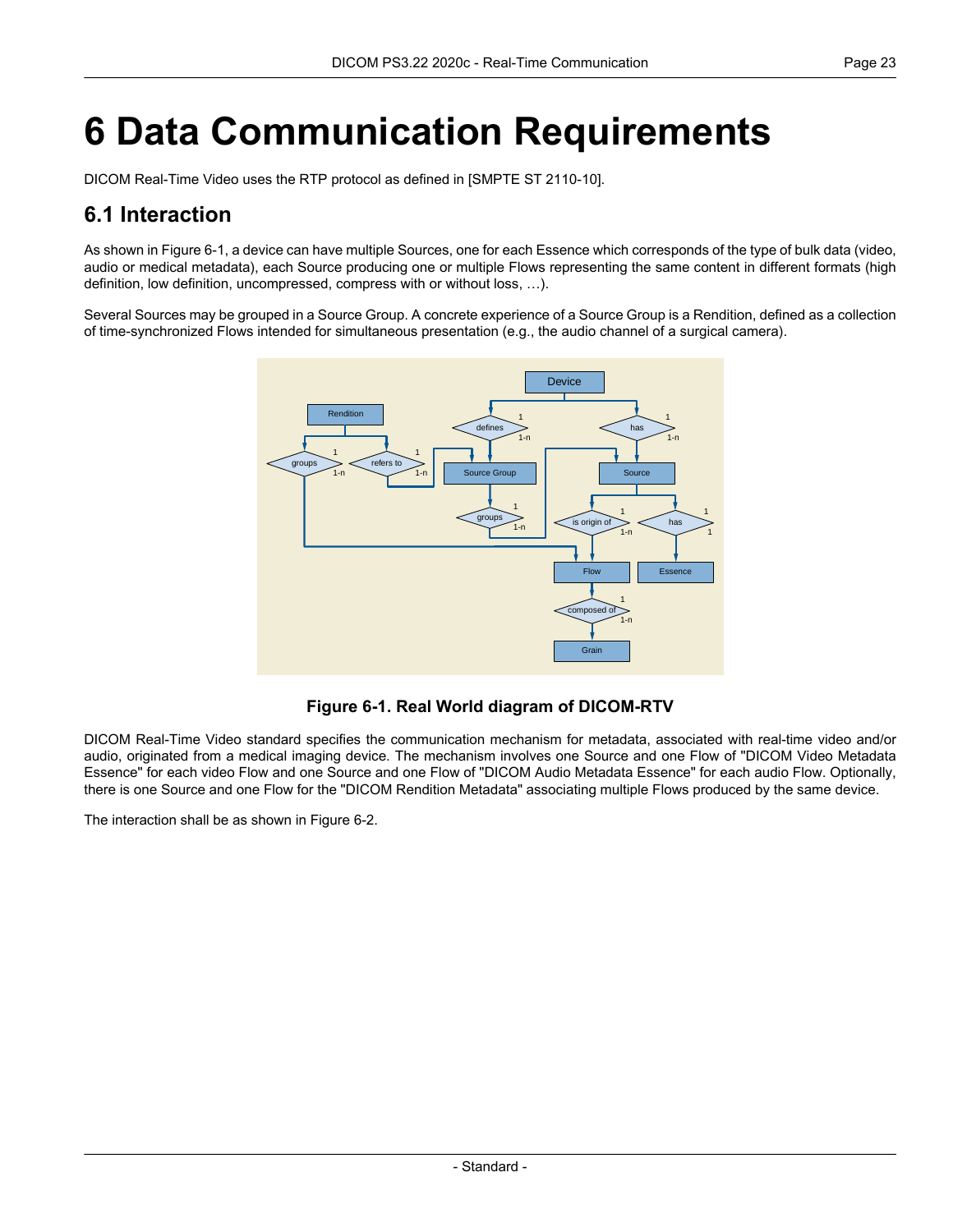<span id="page-23-2"></span>

**Figure 6-2. Interaction Diagram**

[SMPTE ST [2110-10\]](#page-14-3) provides end-to-end network transport functions for applications transmitting real-time data. Content is transmitted in RTP sessions using RTP packets respecting [SMPTE ST [2110-10\].](#page-14-3)

A device can provide and/or consume content. A device that provides content has one or more Sources that can be of different Essences (e.g., Video and Audio). A Source is the origin of one or more Flows. Multiple Flows coming from the same Source are representations of the same content in different resolutions and/or codings. This is a broadcast/multicast protocol, so a device provides content whether or not a consuming device is present. A device that consumes content can subscribe/unsubscribe to available Flows.

<span id="page-23-0"></span>The context and content of a video and/or audio Flow is described by a DICOM Metadata Flow, which is associated with each Flow. However the same DICOM Metadata Flow may be used to describe more than one Flow if their content is the same and their coding are close enough not to affect professional interpretation. A DICOM Rendition Metadata Flow may be used to associate multiple Flows provided by one device.

#### <span id="page-23-1"></span>**6.2 Transport**

#### **6.2.1 RTP Header**

All Essences shall be transported with RTP according to [SMPTE ST [2110-10\],](#page-14-3) which requires that each Flow is described by an SDP object which specifies its content as well as connection details enabling the receiver to join the session. In addition to mandatory information specified in [SMPTE ST [2110-10\],](#page-14-3) for Audio and Video Essence, the SDP may also include the following information:

- PTP Sync Timestamp
- PTP Origin Timestamp
- Source Identifier
- Flow Identifier

Note

This information is the best way for associating multiple Flows originating from the same device. The presence of such in formation in the SDP implies that it is contained in the RTP Extended Header present in the first IP packet of a Grain (video frame, audio sample, metadata setâ $\epsilon$ . It makes it possible to automatically associate and temporarily synchronize two Flows based on their content.

By definition, all the Flows according to [SMPTE ST [2110-10\]](#page-14-3) are synchronized by means of a common reference to the Universal Time, using PTP, with precision on the order of nanoseconds.

The RTP Header, for video and audio Flows, shall follow [SMPTE ST [2110-20\]](#page-14-4) and [SMPTE ST [2110-30\],](#page-14-5) respectively.

The RTP Header, for DICOM Metadata Flows, shall follow [SMPTE ST [2110-10\].](#page-14-3) The clock rate shall be identical to the one defined in the referenced audio or video Flow. The following additional constraints apply: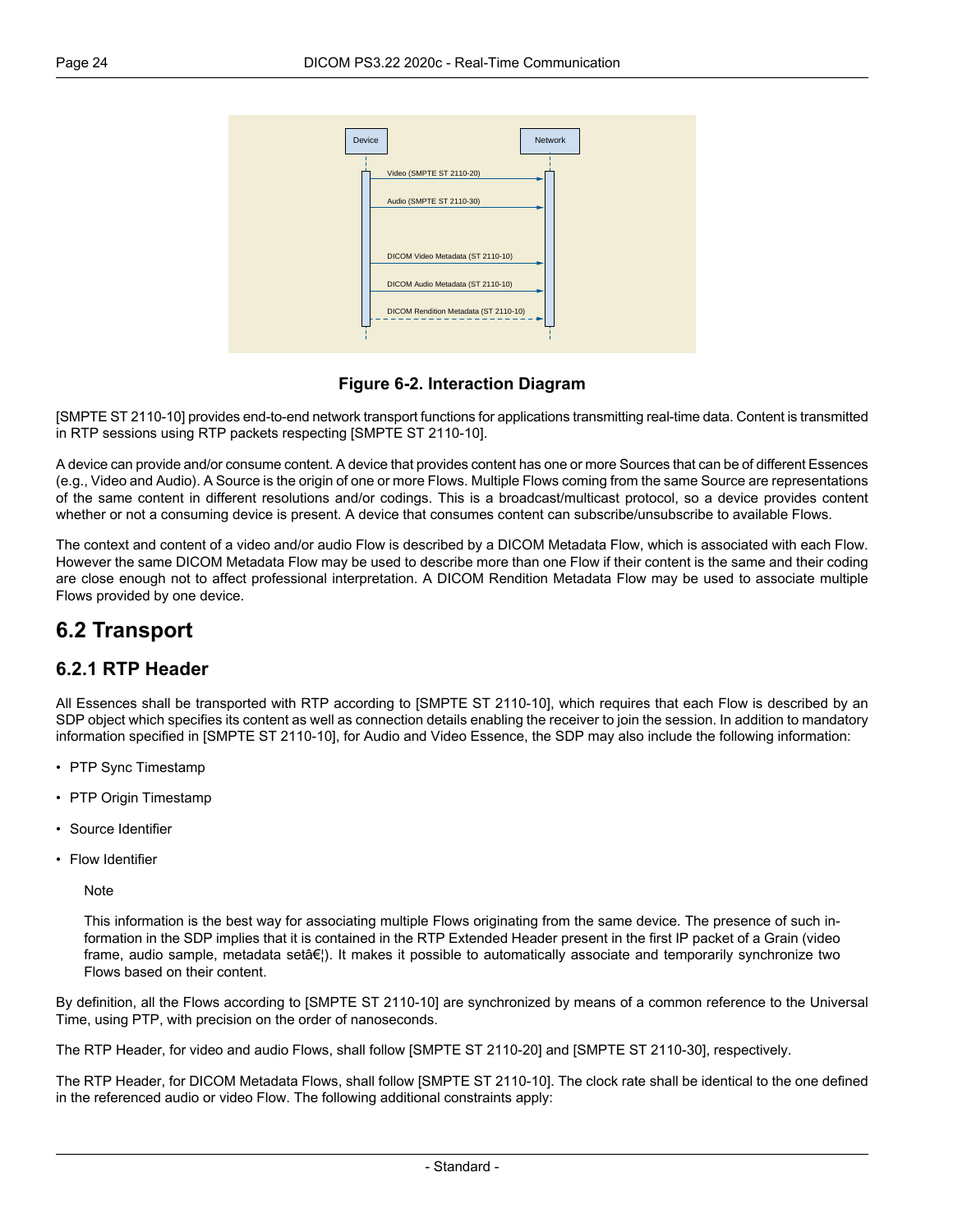**payload type (PT)** The value of payload type is selected from the range 96-127. It is recommended to avoid numbers frequently used for audio (97) and video (96), and for example use 104 for DICOM Metadata Essence. The value shall be associated to the media type "application" and the subtype "dicom" in the SDP. E.g., (DICOM Metadata on port 12345):

*m=application*12345 *RTP/AVP*104

#### *a=rtpmap:*104 *dicom/*90000

For the DICOM Metadata Essence, the RTP Header Extension defined by NMOS shall be present, including the following information:

- PTP Sync Timestamp
- PTP Origin Timestamp
- Source Identifier
- Flow Identifier

<span id="page-24-0"></span>The "defined by profile" part of the RTP Header Extension shall be set to 0xBEDE identifying that the one-byte header extension form is used, as specified in [RFC [5285\].](#page-14-6)

#### **6.2.2 RTP Payload**

The RTP Payload for audio and video Flows shall follow [SMPTE ST [2110-20\]](#page-14-4) and [SMPTE ST [2110-30\],](#page-14-5) respectively.

The RTP Payload for DICOM Metadata Flows (audio, video and rendition) shall follow [SMPTE ST [2110-10\]](#page-14-3).

The RTP Payload for DICOM Metadata Flows consists of a DICOM dataset compliant with real-time communication.

The DICOM dataset is made of three parts:

- the RTV Meta Information part. This part shall be present in each Grain.
- the dynamic part containing information that varies over time (e.g., Origin Timestamp of the frame, Position of a probe, circle defining the eye. When it exists, this part shall be present in each Grain. The transmission rate of the dynamic part shall be identical to the rate of the associated Flow (e.g., one dataset per frame). This part is for the moment not applicable to DICOM Rendition Metadata.
- the static part containing information that doesn't vary over time (e.g. Patient Name, Modality,  $\hat{a}\epsilon$ ). This part will not be present in every Grain but shall be present at least in one Grain per second.

**Note** 

The receiver cannot process information received from a sender until it receives DICOM Metadata including the static part, so it has to be sent at least every second in order to avoid a longer wait by the receiver when "connected" to a sender.

The transmission rate of DICOM audio flows will be typically of the range of 48kHz. The transmission rate of DICOM video flows will be typically of the range of 60Hz. The transmission rate of the DICOM Rendition Metadata Flow shall be at least 1Hz. It may be ap propriate to use a higher frequency if there is a need for tight synchronization of associated Flows from a device (e.g., two videos of a stereo pair).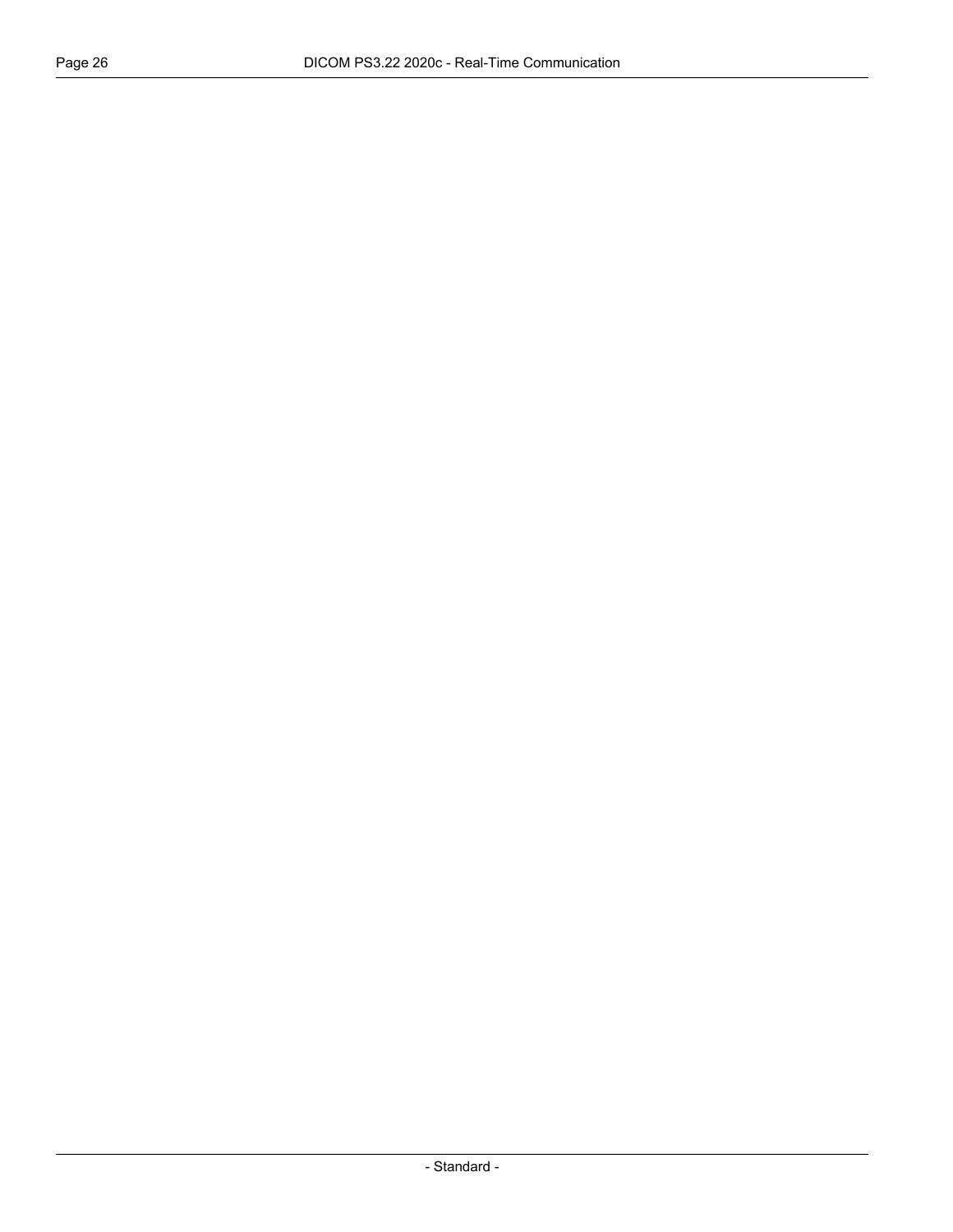## <span id="page-26-0"></span>**7 DICOM Real-Time Format**

The DICOM Real-Time Format provides a means to encapsulate in an RTP session the Data Set representing a SOP Instance.

<span id="page-26-2"></span>[Figure](#page-26-2) 7-1 illustrates the encapsulation of a DICOM audio or video dataset in RTP. The byte stream of the Data Set is placed into the RTP Payload after the DICOM-RTV Meta Information. Each RTP session corresponds to a single SOP Instance.

| RTP Header  |                                                                                                     |                                                                                                                                                 |                                                                                                                            |  |  |  |  |  |
|-------------|-----------------------------------------------------------------------------------------------------|-------------------------------------------------------------------------------------------------------------------------------------------------|----------------------------------------------------------------------------------------------------------------------------|--|--|--|--|--|
|             |                                                                                                     | Version (V)                                                                                                                                     |                                                                                                                            |  |  |  |  |  |
|             | Padding (P)                                                                                         |                                                                                                                                                 |                                                                                                                            |  |  |  |  |  |
|             | Extension (X)                                                                                       |                                                                                                                                                 |                                                                                                                            |  |  |  |  |  |
|             | CRSC (CC)                                                                                           |                                                                                                                                                 |                                                                                                                            |  |  |  |  |  |
|             | Marker (M)                                                                                          |                                                                                                                                                 |                                                                                                                            |  |  |  |  |  |
|             | Payload Type (PT)                                                                                   |                                                                                                                                                 |                                                                                                                            |  |  |  |  |  |
|             |                                                                                                     |                                                                                                                                                 | Sequence Number                                                                                                            |  |  |  |  |  |
|             |                                                                                                     |                                                                                                                                                 | (RTP) Timestamp                                                                                                            |  |  |  |  |  |
|             |                                                                                                     |                                                                                                                                                 | Synchronization Source (SSRC) Identifier                                                                                   |  |  |  |  |  |
|             |                                                                                                     |                                                                                                                                                 | RTP Header Extension                                                                                                       |  |  |  |  |  |
|             |                                                                                                     |                                                                                                                                                 | PTP Sync Timestamp                                                                                                         |  |  |  |  |  |
|             |                                                                                                     |                                                                                                                                                 | PTP Origin Timestamp                                                                                                       |  |  |  |  |  |
|             | Flow Identifier                                                                                     |                                                                                                                                                 |                                                                                                                            |  |  |  |  |  |
|             | Source Identifier                                                                                   |                                                                                                                                                 |                                                                                                                            |  |  |  |  |  |
|             | <b>Grain Duration</b>                                                                               |                                                                                                                                                 |                                                                                                                            |  |  |  |  |  |
|             | <b>Grain Flags</b>                                                                                  |                                                                                                                                                 |                                                                                                                            |  |  |  |  |  |
| RTP Payload |                                                                                                     |                                                                                                                                                 |                                                                                                                            |  |  |  |  |  |
|             | DICOM dataset                                                                                       |                                                                                                                                                 |                                                                                                                            |  |  |  |  |  |
|             |                                                                                                     |                                                                                                                                                 | Payload Header (RTV Meta Information)                                                                                      |  |  |  |  |  |
|             |                                                                                                     | Fixed-size preamble for compatibility with other standards and Definition<br>of the header (e.g., Media RTV SOP Class UID, Transfer Syntax UID) |                                                                                                                            |  |  |  |  |  |
|             | Dynamic part (Curent Frame Functional Groups Module)                                                |                                                                                                                                                 |                                                                                                                            |  |  |  |  |  |
|             | Parameters of the current frame<br>(e.g., Position of the ultrasound probe, circle definig the eye) |                                                                                                                                                 |                                                                                                                            |  |  |  |  |  |
|             |                                                                                                     |                                                                                                                                                 | [Static part (Video xx Image / Waveform / Rendition Selection Document IOD)]<br>(present at least every second)            |  |  |  |  |  |
|             |                                                                                                     |                                                                                                                                                 | Patient/Study/Series/Equipment/FrameOfReference/Synchronization Attributes                                                 |  |  |  |  |  |
|             |                                                                                                     |                                                                                                                                                 | Flow Description                                                                                                           |  |  |  |  |  |
|             |                                                                                                     |                                                                                                                                                 | Parameters shared with all frames: list of: source id/flow id (i.e., some<br>information of the SDP "translated" to DICOM) |  |  |  |  |  |

**Figure 7-1. DICOM Dataset Encapsulation Within RTP**

#### <span id="page-26-1"></span>**7.1 RTV Meta Information**

<span id="page-26-3"></span>The RTV Meta Information includes identifying information on the encapsulated DICOM Data Set.

Note

The group number of the RTV Meta Information attributes (0002,xxxx) is lower than the one of other attributes in order to place the RTV Meta Information at the beginning of the payload, as is done in [PS3.10.](part10.pdf#PS3.10)

**Table 7.1-1. RTV Meta Information**

| <b>Attribute Name</b> | Taq                        | Type | <b>Attribute Description</b>                                                                                                                                                                                                                                                                                                   |
|-----------------------|----------------------------|------|--------------------------------------------------------------------------------------------------------------------------------------------------------------------------------------------------------------------------------------------------------------------------------------------------------------------------------|
| Header Preamble       | No Tag or Length<br>Fields |      | A fixed 128 byte field available for Application Profile or<br>implementation specified use. If not used by an Application Profile<br>or a specific implementation, all bytes shall be set to 00H.<br>Receivers shall not rely on the content of this Preamble to determine<br>that this payload is or is not a DICOM payload. |
| <b>DICOM Prefix</b>   | No Tag or Length<br>Fields |      | Four bytes containing the character string "DICM". This Prefix is<br>intended to be used to recognize that this payload is or is not a<br>DICOM payload.                                                                                                                                                                       |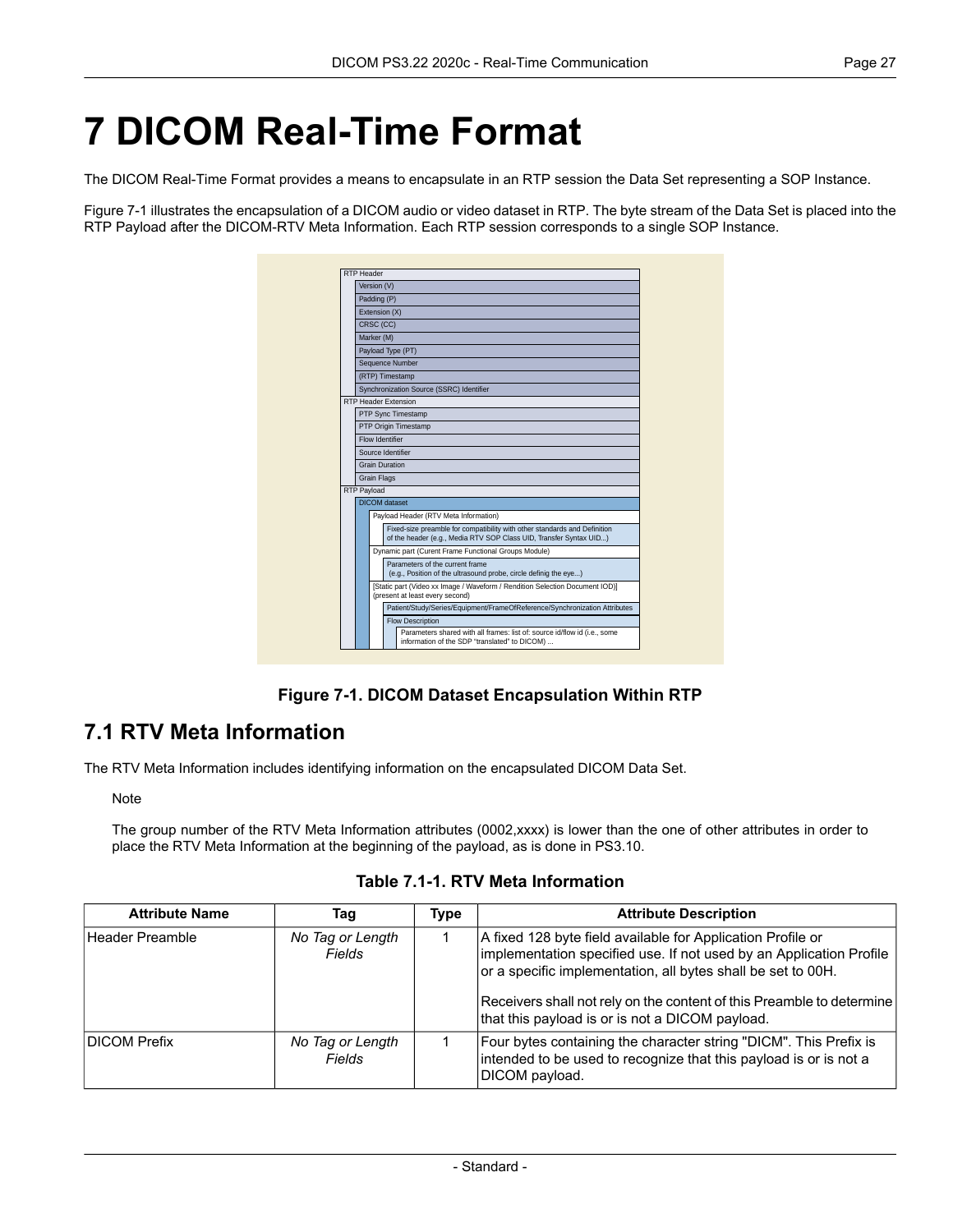| <b>Attribute Name</b>                            | Tag                                   | <b>Type</b>    | <b>Attribute Description</b>                                                                                                                                                                           |  |
|--------------------------------------------------|---------------------------------------|----------------|--------------------------------------------------------------------------------------------------------------------------------------------------------------------------------------------------------|--|
| File Meta Information Group<br>Length            | (0002, 0000)                          | $\mathbf{1}$   | Number of bytes following this RTV Meta Element (end of the Value<br>field) up to and including the last RTV Meta Element of the Group<br>2 RTV Meta Information                                       |  |
| <b>Transfer Syntax UID</b>                       | (0002, 0010)<br>1<br>Transfer Syntax. |                | Uniquely identifies the Transfer Syntax used to encode the referred<br>bulk-data Flow. This Transfer Syntax does not apply to the RTV<br>Metadata which is encoded using the Explicit VR Little Endian |  |
| <b>RTV Meta Information Version</b>              | (0002, 0031)                          | 1              | This is a two byte field where each bit identifies a version of this RTV<br>Meta Information header. In version 1 the first byte value is 00H and<br>the second byte value is 01H.                     |  |
| <b>RTV Communication SOP</b><br>Class UID        | (0002, 0032)                          | $\mathbf{1}$   | Uniquely identifies the SOP Class associated with the Data Set.<br>SOP Class UIDs allowed for RTV Communication are specified in<br>section 7.2 STANDARD SOP CLASSES.                                  |  |
| <b>RTV Communication SOP</b><br>Instance UID     | (0002, 0033)                          | 1              | Uniquely identifies the SOP Instance associated with the Data Set<br>placed in the RTP Payload and following the RTV Meta Information.                                                                 |  |
| <b>RTV Source Identifier</b>                     | (0002, 0035)                          | 1              | The UUID of the RTP source that sends the RTV Metadata Flow.                                                                                                                                           |  |
| <b>RTV Flow Identifier</b>                       | (0002, 0036)                          | $\mathbf 1$    | The UUID of the RTV Metadata Flow.                                                                                                                                                                     |  |
| RTV Flow RTP Sampling Rate                       | (0002, 0037)                          | 1 <sup>C</sup> | The rate of the dynamic part of the RTV Metadata Flow, the same<br>as the bulk-data Flow rate.<br>Required if RTV Metadata Flow includes a dynamic part.                                               |  |
| <b>RTV Flow Actual Frame</b><br>Duration         | (0002, 0038)                          | 3              | Duration of image capture in msec.                                                                                                                                                                     |  |
| <b>Private Information Creator</b><br><b>UID</b> | (0002, 0100)                          | $\mathbf{3}$   | The UID of the creator of the private information (0002,0102).                                                                                                                                         |  |
| Private Information                              | (0002, 0102)                          | 1 <sup>C</sup> | Contains Private Information placed in the RTV Meta Information.<br>The creator shall be identified in (0002,0100). Required if Private<br>Information Creator UID (0002,0100) is present.             |  |

#### <span id="page-27-1"></span><span id="page-27-0"></span>**7.2 Standard SOP Classes**

The SOP Classes in the Real-Time Communication Class identify the Composite IODs to be sent. [Table](#page-27-1) 7.2-1 identifies Standard SOP Classes.

#### **Table 7.2-1. Standard SOP Classes**

| <b>SOP Class Name</b>                                               | <b>SOP Class UID</b> | IOD Specification (defined in PS3.3)   |
|---------------------------------------------------------------------|----------------------|----------------------------------------|
| Video Endoscopic Image Real-Time Communication   1.2.840.10008.10.1 |                      | Real-Time Video Endoscopic Image IOD   |
| Video Photographic Image Real-Time<br>Communication                 | 1.2.840.10008.10.2   | Real-Time Video Photographic Image IOD |
| Audio Waveform Real-Time Communication                              | 1.2.840.10008.10.3   | Real-Time Audio Waveform IOD           |
| Rendition Selection Document Real-Time<br>l Communication           | 1.2.840.10008.10.4   | Rendition Selection Document IOD       |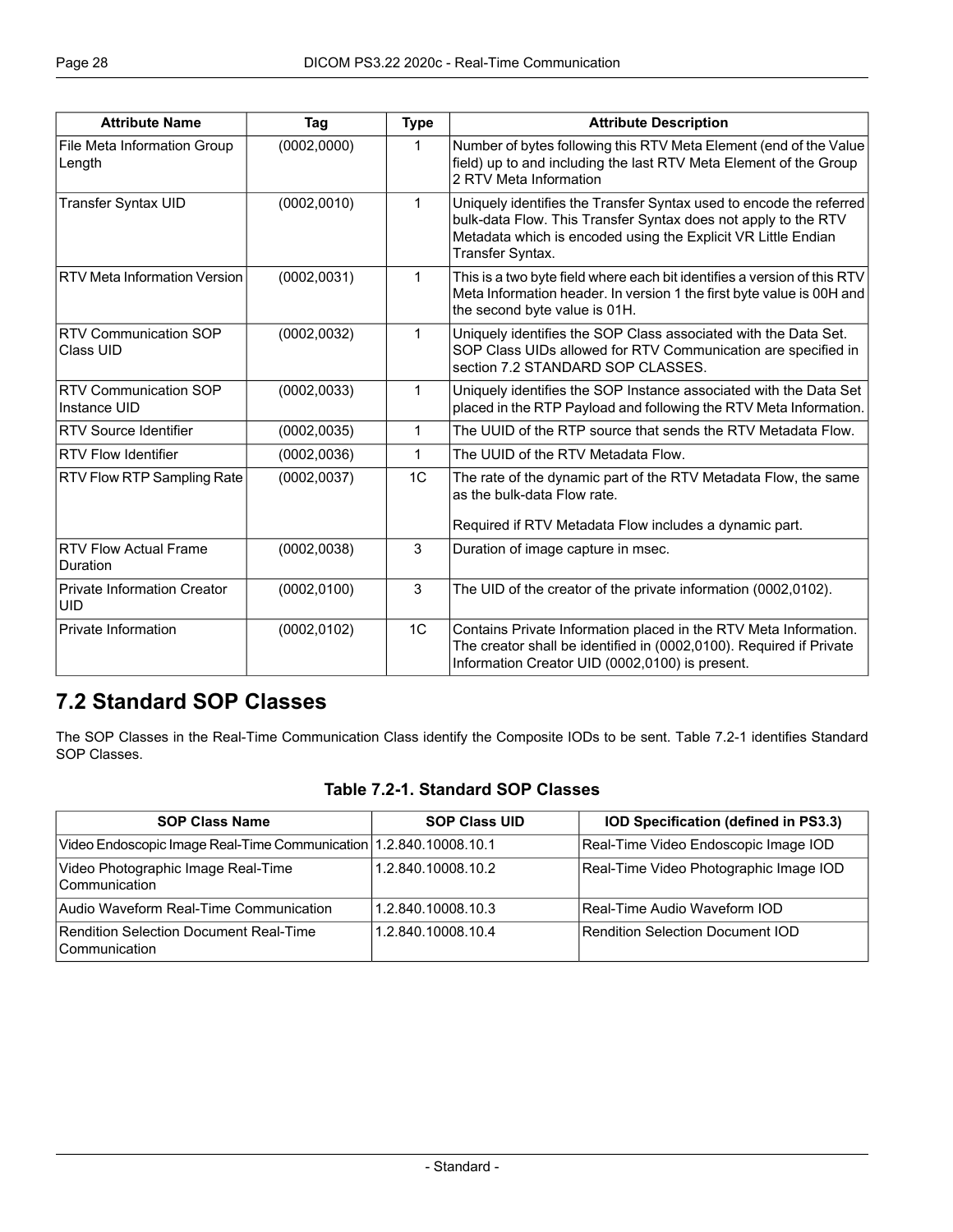## <span id="page-28-0"></span>**8 Security Considerations**

The metadata and ancillary streams usually contain Personally Identifiable Information (PII). The video and audio streams might contain protected information. The underlying SMPTE protocols do not specify any security protections to ensure confidentiality, in tegrity, or availability of the various data streams. DICOM does not specify any additions to the SMPTE protocols to provide such protection. Authorization and authentication of access to the DICOM-RTV Service is handled by configuration. Authentication is not re-confirmed at initiation of the underlying SMPTE protocols, and DICOM does not specify any additions to the SMPTE protocols for access control, authorization, or authentication.

The potential eavesdropping, replay, message insertion, deletion, modification, man-in-the-middle and denial of service attacks have not been analyzed. That analysis is up to the individual sites and installations.

Individual sites and installations will also need to perform their own assessments and selection of security mechanisms and add protections as necessary. The data rates and strict timing requirements for the data streams require careful analysis of any security mechanisms that are added. There do exist security mechanisms that operate at and below the IP level that can meet foreseen use cases, but there is insufficient experience or evidence to justify DICOM making a recommendation.